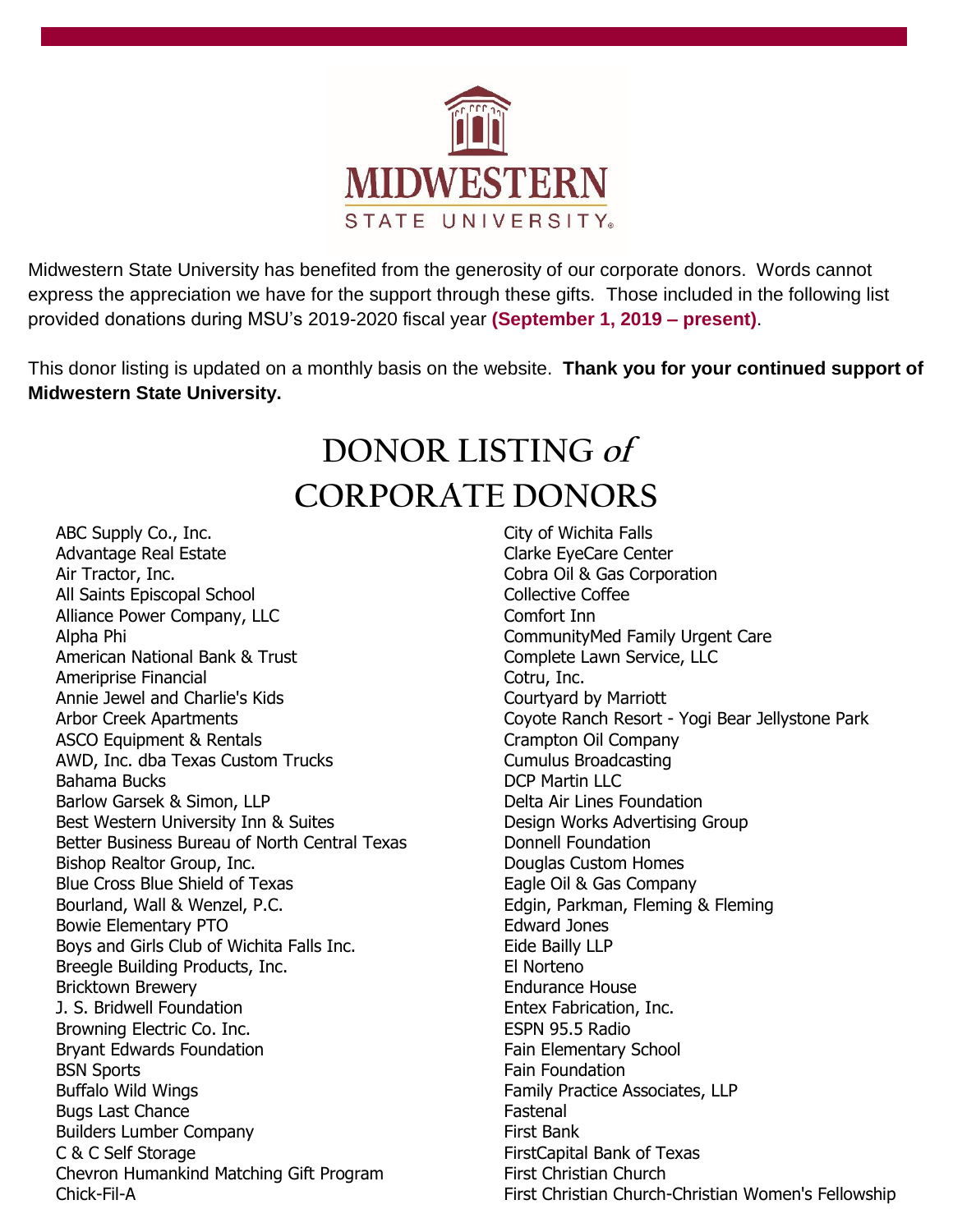First National Bank of Wichita Falls First United Methodist Church/Win-Some Class Sunday School Follett Higher Education Group Four Stars Auto Group Fox Hill Restaurant LLC Frank & Joe's Coffee House Freemon, Shapard & Story Gamma Phi Beta Gary Baker & Associates, LLC Gentry's Embroidery & Specialty Advertising Go Forth Online Now Maj. Francis Grice Chapter NSDAR Guarantee Title Gunn Oil Company Hamilton Bryan Hampton Inn & Suites Hayley Eye Clinic, PC Heetland Orthodontics Herb Easley Motors Inc. Higginbotham Community Fund/North TX Community Foundation Higginbotham Insurance Agency Hoegger Communications Holiday Inn Express & Suites Hospice of Wichita Falls, Inc. Hotter 'N Hell Hundred Hudson Blue Print Hudson Imaging Systems Hupp & Hupp, PC Hupp Bauer Hanson & Lewis IBEW Local Union 681 Jason's Deli Jerry's Sporting Goods JMH Production, LLC Johnson & Johnson Family of Companies Kadane Foundation KAUZ TV 6 (CBS) Kelly Propane & Fuel LLC KFDX-TV Kiowa Kooks Kirk Edwards Foundation in Memory of Frank Gibson Kirkland Construction KJTL - Fox 18 Kona Ice KPMG Foundation La Quinta Inn and Suites Landmark Title Company Inc. Lane Family Law Firm, PC Leadership Wichita Falls Leading Edge Tooling Solutions Company LLC Libra Foundation Lindmark Outdoor Media

Lipscomb Chevrolet L.P. Luby's Cafeteria Market Street Martindale Farms, Inc. dba Taco Casa Martinez Realtors Mayfield Paper Company McBride's Steakhouse (Maplewood) Carter McGregor Christian Roundtable Fellowship Moore, Camp, Phillips & Patterson, LLP MSU Bookstore/Follett Higher Ed Group MWH Group, P.C. My HR Department MyStaf Nacol's Jewelry Nexstar Broadcasting Nortex Realty North Texas Chapter of Texas Association of Sports Officials OK Concrete Company Ol' Time Funnel Cake On the Border Mexican Grill & Cantina Oncor Electric Delivery Optimist Club of Wichita Falls Orthopaedic Associates, LLP Outback Pools & Spas Parkway Grill North Parkway Grill & Sports Bar Patterson Family of Dealerships Pelicans Restaurant Perkins-Prothro Foundation Planet Fitness Polar Express Pond Insurance Agency, Ltd. Powerseal Pipeline Products Corporation Psi Chi - International Honor Society in Psychology The Rack Pub & Eatery Raising Cane's Chicken Fingers Rebecca Jane Fisher Chapter/ Daughters of the Republic of TX Red River Best Chevy Dealers Red Wing Shoe Store Redbud Fine Arts J. C. & W. F. Reynolds Rider High School Key Club Rotary Club of Wichita Falls #1814 Rotary Club of Wichita Falls (North) Schlotzsky's Deli Schlumberger Technology Corporation Sealed Air Corporation Senior-Junior Forum Sewell Toyota of Wichita Falls Sherrill & Gibson, PLLC Frieda Sjostrom Trust Snell Charitable Foundation Inc.